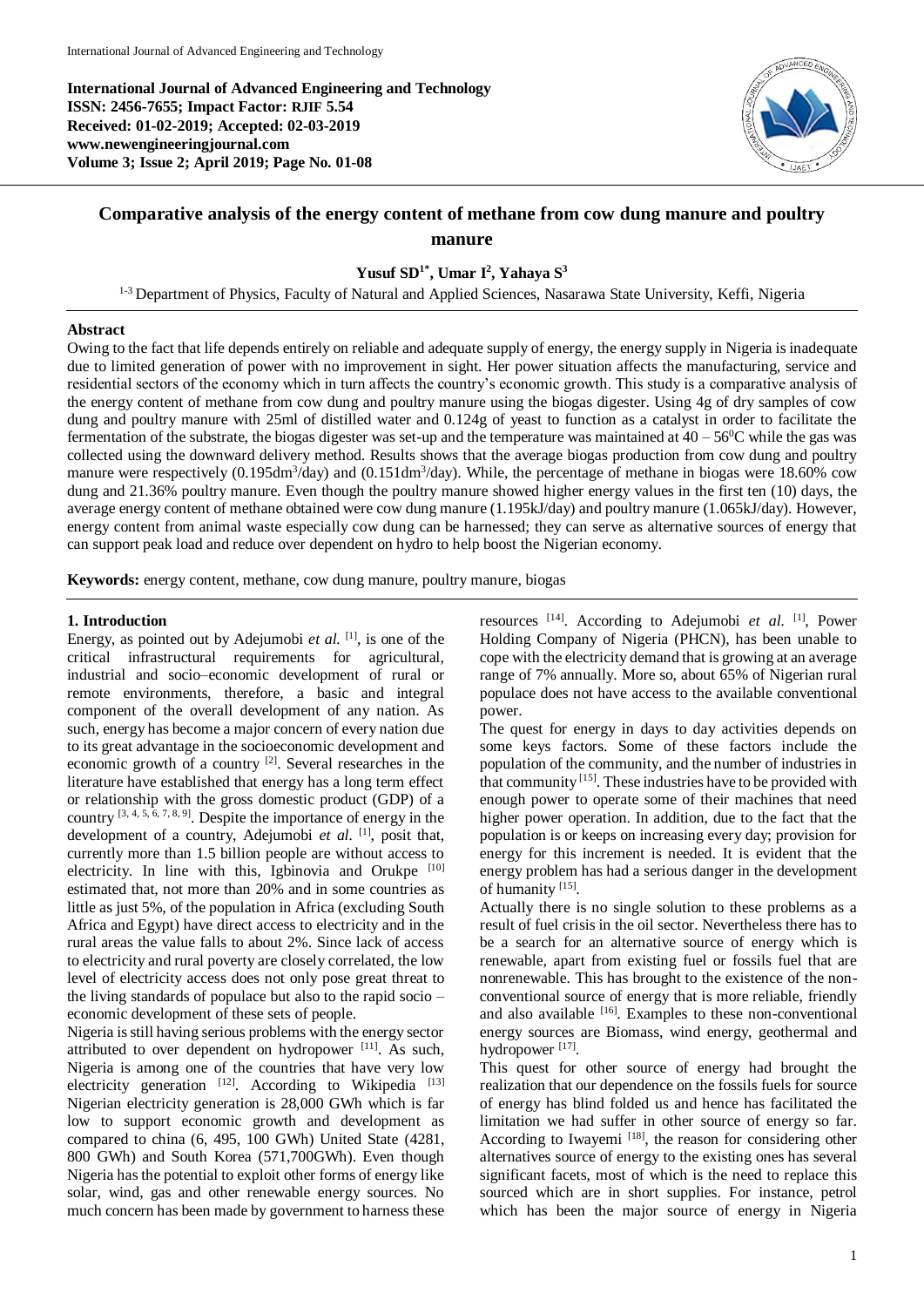becoming depleted in supply, it is obvious that fossils fuel like petrol do not have infinite life time. According to Bello-Iman [19], Nigeria is heavily endowed with an abundant resources but electricity generation is relatively low with the current output less than 3000kW/h. A research by World Bank [20] pointed out that, only 48% of Nigeria's 174 million people have access to electricity and according to Emodi and Yusuf<sup>[21]</sup>, the access to electricity is relatively low compared to other African countries.

There is therefore, the need to look for alternative sources. Iwayemi [18] explained this implication that any commodity that is dwindling in supply to the demand will eventually forces itself to high market prices to ensure the equity in demand and supply. Moreover, biomass play an important role in Nigeria in the form of fuel [19] and in the world today it is still mostly utilized for cooking and heating in both urban and rural area where the entire populace considered. Wood has been one of the oldest renewable sources of energy known in Nigeria and used by mankind to meet up with the domestic energy requirement.

Sambo<sup>[22]</sup> had pointed out some of the factors that results in the Nigerian poor energy situation where he mentioned inefficient power plants which are few in numbers to lack of renewables to support peak load. In view of the above, this paper tends to address the research questions: what form of renewable energy can be best suited to support the peak load of Nigerian national grid network? In order to solve the above research question, the paper carried out a comparative analysis of the energy content of methane from cow dung and poultry manure using the biogas digester. We believe that such energy if harnessed in the Nigerian grid network could reduce the over dependence on fossil fuels while producing energy at a low cost. In addition, it will reduce the environmental pollution and degradation of the ozone layer. This paper is organized as follows: the next section presents the research methodology, followed by the experimental procedure. We then present the empirical analysis and findings. Finally, the interpretation of the findings and both theoretical and practical implications are described. The paper concludes by presenting the research limitations and proposing avenues for future research.

#### **2. Materials and Method**

The biogas digester was used for the study and we followed an experimental procedure in a laboratory set-up of the biogas digester and a downward delivery method was used to collect the biogas produced. The gasses so collected from samples of cow dung and poultry manure was analyzed for their energy content including cumulative volume of methane in biogas, biogas composition analysis and energy content of methane.

## **2.1 Experimental Procedures**

Samples of cow dung and poultry dung were collected with shovel and were carefully placed in a plastic container sealed with an air tight cover to prevent contamination from dust, flies and other contaminants. The samples were dried in the research laboratory in a desiccator for three days, after which they were removed and grinded into powdered form using the pestle and mortar. The samples were further sieved to obtain fine powder. The biogas digester was then set up, which consist of two round bottom flask, six retort stand, a rubber tube, two measuring cylinders and a water bath. 4g of each samples were weighed and put into the round bottom flask, and 25ml of distilled water was added, after which 0.124g of

yeast was also added to function as a catalyst in order to facilitate fermentation of the substrate so easily. After that, the samples were mounted on the retort stands into the water bath and the rubber tubes were connected to the measuring cylinder where the gas was being collected using downward delivery method. The temperature of the gas was being regulated at about 40 to  $56^{\circ}$ C. The experimental set-up of the study is as shown in Figure I.



**Fig 1**: Experimental Setup

## **3. Theory and calculations 3.1 Theory**

#### **3.1.1 Cumulative Volume of Methane in Biogas**

For both poultry and cow dung manure the volume of methane  $CH_4$  is calculated from the volume of biogas given in Equation I as:

$$
V_{biogas} = V_{CH4} + V_{CO2} + V_{H2S}
$$
  
Where  $V_{biogas} = Volume of biogas$  (I)

 $V_{CH4} = Volume of$  methane

 $V_{CO2}$  = Volume of carbon dioxide

 $V_{H2S}$  = Volume of hydrogen sulphide

Hence, volume of methane  $(H_4)$  can be given as:

$$
V_{CH4} = V_{biogas} - (V_{CO2} + V_{H2S})
$$
 (II)

#### **3.1.2 Biogas Composition Analysis**

Calculate of the percentage of the components for both poultry manure and cow dung is carried out from Equations III, IV and V respectively as: Percentage of carbon dioxide

$$
CO_2\% = \frac{V_{CO2}}{V_{biogas}} \times 100\tag{III}
$$

Percentage of impurities

$$
H_2 S\% = \frac{V_{H2S}}{V_{biogas}} \times 100\tag{IV}
$$

Percentage of methane

$$
CH_4\% = \frac{V_{CH4}}{V_{biogas}} \times 100\tag{V}
$$

#### **3.1.3 Energy Content of Methane**

The energy content of methane is now calculated from Equation VI as: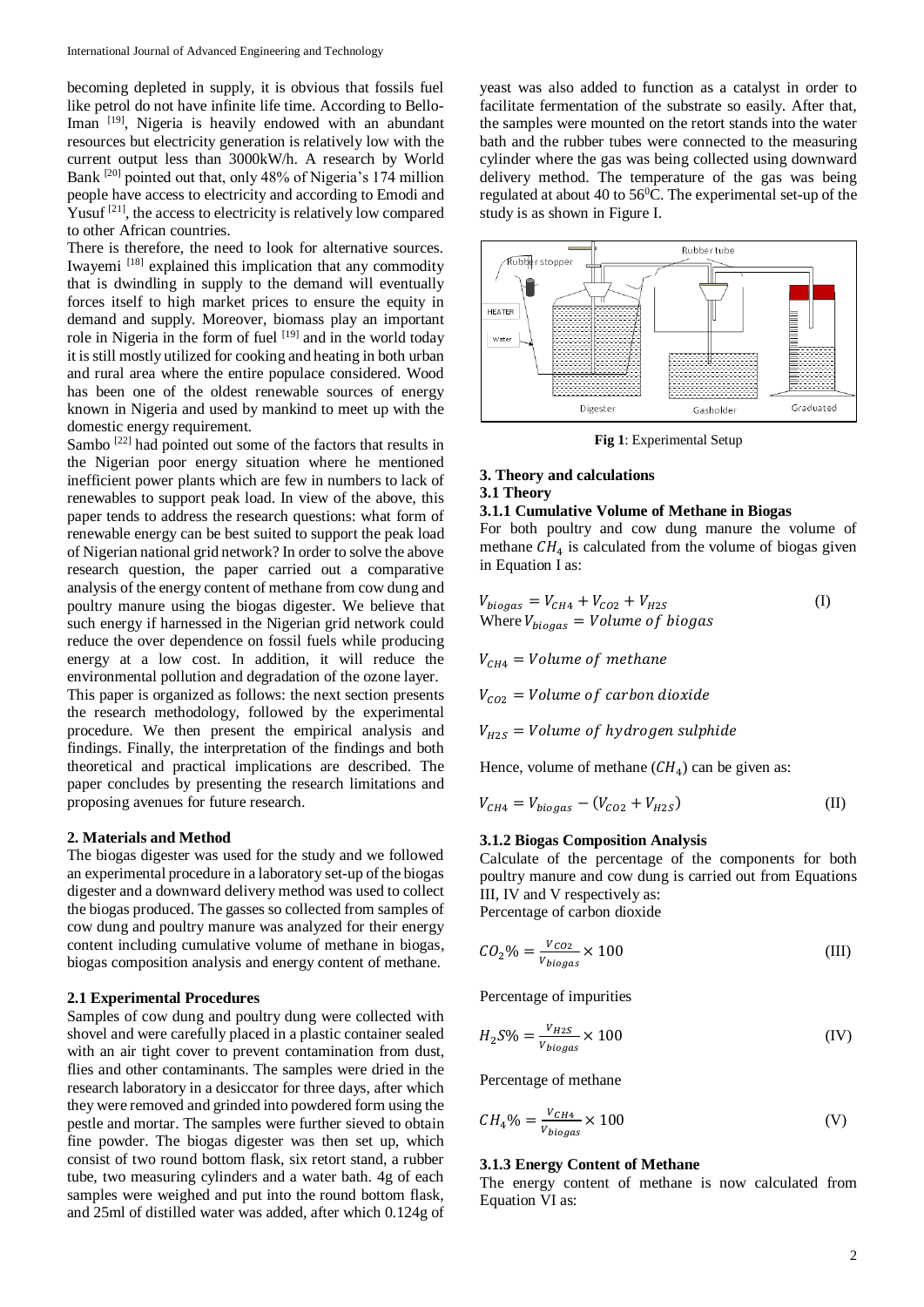Energy E = Heat of combustion of  $CH_4 \times density$  of  $CH_4 \times$ volume of  $CH_4 = 50J/g \times 660 \frac{g}{m^3} \times volume \ (m^3) =$  $xxx(kI)$  (VI)

## **3.2 Calculations**

## **3.2.1 Percentage components**

The percentage of the components for the various constituents is calculated using Equations III, IV and V. For the poultry manure, the percentage of the components is calculated as follows:

$$
CO_2\% = \frac{V_{CO2}}{V_{biogas}} \times 100
$$
  
=  $\frac{61.86}{151.14} \times 100$   
= 40.93%  

$$
H_2S\% = \frac{V_{H2S}}{V_{biogas}} \times 100
$$
  
=  $\frac{57.00}{151.14} \times 100$   
= 37.71%  

$$
CH_4\% = \frac{V_{CH4}}{V_{biogas}} \times 100
$$
  
=  $\frac{32.29}{151.14} \times 100$   
= 21.36%  
For the cow dump manure. th

For the cow dung manure, the percentage of the compositions is calculated as follows:

$$
CO_2\% = \frac{V_{CO2}}{V_{biogas}} \times 100
$$

$$
= \frac{78.50}{194.71} \times 100
$$

$$
= 40.32\%
$$

 $H_2 S\% = \frac{V_{H2S}}{V_{H2S}}$  $\frac{v_{H2S}}{v_{biogas}}$  x 100

$$
=\frac{80.00}{194.71} \; x \; 100
$$

$$
=41.09\%
$$

 $CH_4\% = \frac{V_{CH4}}{V_{H4}}$  $\frac{VCH4}{V_{biggas}}$  x 100

$$
=\frac{36.21}{194.71} \times 100
$$

 $= 18.60\%$ 

#### **4. Results**

#### **4.1 Cumulative volume of biogas production**

Table I shows the cumulative biogas production from both samples. The biogas produced here contains all the components including  $CO<sub>2</sub>$ ,  $CH<sub>4</sub>$ , and the impurities (e.g. H2S). From Table I, it is observed that the daily biogas

production for both caw dung and poultry manures are observed to increases with the number of days. The daily biogas production from cow dung are observed to be higher than those obtained from the poultry manure even though there were some days where the poultry manure gave higher values like day two, seven and eight as shown in Figure II. However, the average biogas obtained from cow dung (0.195dm<sup>3</sup> /day) is higher than the average biogas obtained from poultry manure  $(0.151 \text{dm}^3/\text{day})$ .

 $4_g$  of Poultry manure + 0.12g of yeast + 25ml of distilled water and  $4_g$  of Cow dung + 0.12 $4_g$  of yeast +25m of distilled water.

**Table 1:** Cumulative volume of biogas production from cow dong and poultry manure.

| <b>Days</b> | Poultry manure (ml) | Cow dung (ml) |
|-------------|---------------------|---------------|
|             | 0.00                | 0.00          |
| 2           | 36.00               | 31.00         |
| 3           | 46.00               | 59.00         |
| 4           | 56.00               | 70.00         |
| 5           | 79.00               | 88.00         |
| 6           | 103.00              | 106.00        |
| 7           | 141.00              | 123.00        |
| 8           | 168.00              | 151.00        |
| 9           | 197.00              | 217.00        |
| 10          | 218.00              | 285.00        |
| 11          | 241.00              | 334.00        |
| 12          | 255.00              | 396.00        |
| 13          | 274.00              | 415.00        |
| 14          | 302.00              | 451.00        |
| Average     | 151.14              | 194.71        |



**Fig 2:** Cumulative volume of biogas production from cow dong and poultry manure

## **4.2 Cumulative volume of CO<sup>2</sup> contain in biogas**

Table II Show the cumulative volume of the amounts of the  $CO<sub>2</sub>$  content in the biogas. It is a known fact that carbon dioxide is insoluble in the solution of sodium hydroxide NaOH, therefore is being released into the cylinders. From Table II, it is observed that the daily  $CO<sub>2</sub>$  content in biogas for both caw dung and poultry manures are observed to increases with the number of days. The daily  $CO<sub>2</sub>$  content from cow dung are observed to be higher than those obtained from the poultry manure even though there were some days where the poultry manure gave higher  $CO<sub>2</sub>$  values like day two and seven. However, the average  $CO<sub>2</sub>$  content obtained from cow dung  $(0.0785 \text{dm}^3/\text{day})$  is higher than the average  $CO<sub>2</sub>$  content from poultry manure (0.0619dm<sup>3</sup>/day).

4g of Poultry manure  $+$  0.124g of yeast  $+$  25ml of distilled water  $+1M$  NaOH(aq) and 4g of Cow dung  $+0.124g$  of yeast  $+25$ ml of distilled water  $+1M$  NaOH(aq)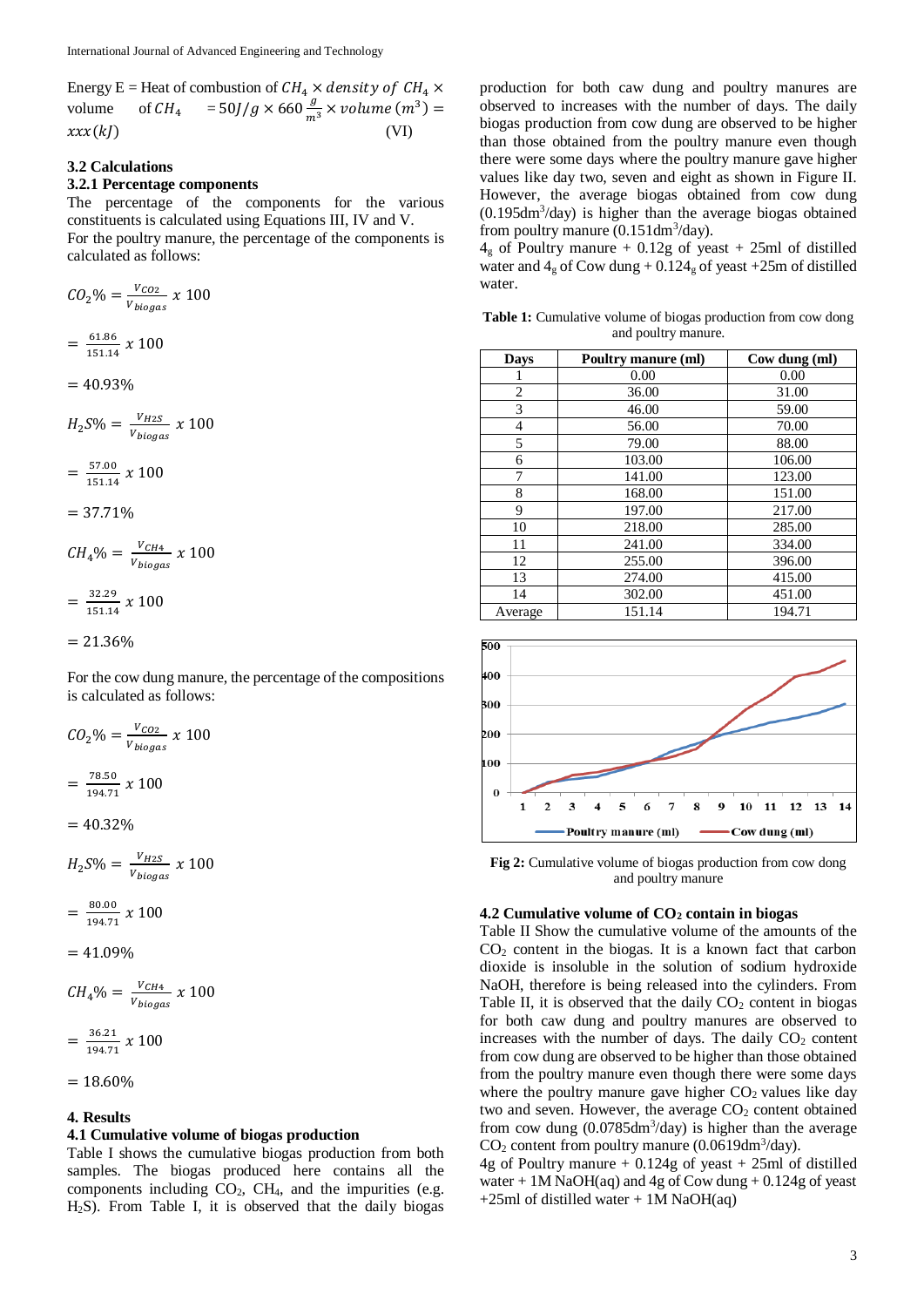| <b>Days</b>    | Poultry manure (ml) | Cow dung (ml) |
|----------------|---------------------|---------------|
|                | 0.00                | 0.00          |
| $\overline{2}$ | 17.00               | 14.00         |
| 3              | 18.00               | 18.00         |
| $\overline{4}$ | 20.00               | 21.00         |
| 5              | 29.00               | 32.00         |
| 6              | 37.00               | 45.00         |
| 7              | 56.00               | 53.00         |
| 8              | 70.00               | 74.00         |
| 9              | 83.00               | 95.00         |
| 10             | 94.00               | 116.00        |
| 11             | 105.00              | 120.00        |
| 12             | 107.00              | 158.00        |
| 13             | 110.00              | 171.00        |
| 14             | 120.00              | 182.00        |
| Average        | 61.86               | 78.50         |

**Table 2:** Cumulative volume of CO<sub>2</sub> content biogas

## **4.3 Cumulative volume of impurities (H2S) in biogas**

Table III shows the cumulative amount of the volume of impurities such as the H2S in the biogas. From Table III, it is observed that the daily H2S content in biogas for both caw dung and poultry manures are observed to increases with the number of days. The daily H2S content from cow dung are observed to be higher than those obtained from the poultry manure even though there were some days where the poultry

manure gave higher  $H_2S$  values like day seven and eight. However, the average impurities  $H_2S$  content in cow dung manure (0.080dm<sup>3</sup>/day) is higher than the average impurity  $H<sub>2</sub>S$  in poultry manure (0.057 $dm<sup>3</sup>/day$ ).

4g of Poultry manure + 0.124g of yeast + 25ml of distilled water + 1M Pb  $(CH_3COOH)_2$  and 4g of Cow dung + 0.124g of yeast +25ml of distilled water +1M Pb  $(CH_3COOH)_2$ .

**Table 3:** Cumulative volume of impurities (H2S) in biogas

| <b>Days</b> | Poultry manure (ml) | Cow dung (ml) |
|-------------|---------------------|---------------|
|             | 0.00                | 0.00          |
| 2           | 5.00                | 13.00         |
| 3           | 12.00               | 31.00         |
| 4           | 18.00               | 36.00         |
| 5           | 27.00               | 40.00         |
| 6           | 38.00               | 41.00         |
| 7           | 51.00               | 49.00         |
| 8           | 63.00               | 54.00         |
| 9           | 74.00               | 93.00         |
| 10          | 81.00               | 128.00        |
| 11          | 90.00               | 141.00        |
| 12          | 101.00              | 157.00        |
| 13          | 111.00              | 161.00        |
| 14          | 127.00              | 176.00        |
| Average     | 57.00               | 80.00         |

## **4.4 Cumulative volume of CH<sup>4</sup> in biogas**

The volume of methane for each day is obtained from Equation II and the values are represented in Table IV. From Table IV, it is observed that the daily volume of methane CH<sup>4</sup> content in biogas for both caw dung and poultry manures are observed to increases with the number of days. The daily volume of methane CH<sup>4</sup> content from poultry manure are

observed to be higher than those obtained from the cow dung manure from day two (2) to day ten (10) after which that of cow dung becomes higher than the poultry manure as shown in Figure III. However, the average volume of methane CH<sup>4</sup> content in cow dung manure  $(0.0362dm<sup>3</sup>/day)$  is higher than the average volume of methane CH<sup>4</sup> content in poultry manure  $(0.0323 \text{dm}^3/\text{day})$ .

|  |  | <b>Table 4:</b> Cumulative volume of CH <sub>4</sub> in biogas |  |  |  |  |  |
|--|--|----------------------------------------------------------------|--|--|--|--|--|
|--|--|----------------------------------------------------------------|--|--|--|--|--|

| <b>Days</b> | Poultry manure (ml) | Cow dung (ml) |
|-------------|---------------------|---------------|
|             | 0.00                | 0.00          |
| ↑           | 14.00               | 4.00          |
| 3           | 16.00               | 10.00         |
|             | 18.00               | 13.00         |
|             | 23.00               | 16.00         |
| 6           | 28.00               | 20.00         |
|             | 34.00               | 21.00         |
| 8           | 35.00               | 23.00         |
| q           | 40.00               | 29.00         |
| 10          | 43.00               | 41.00         |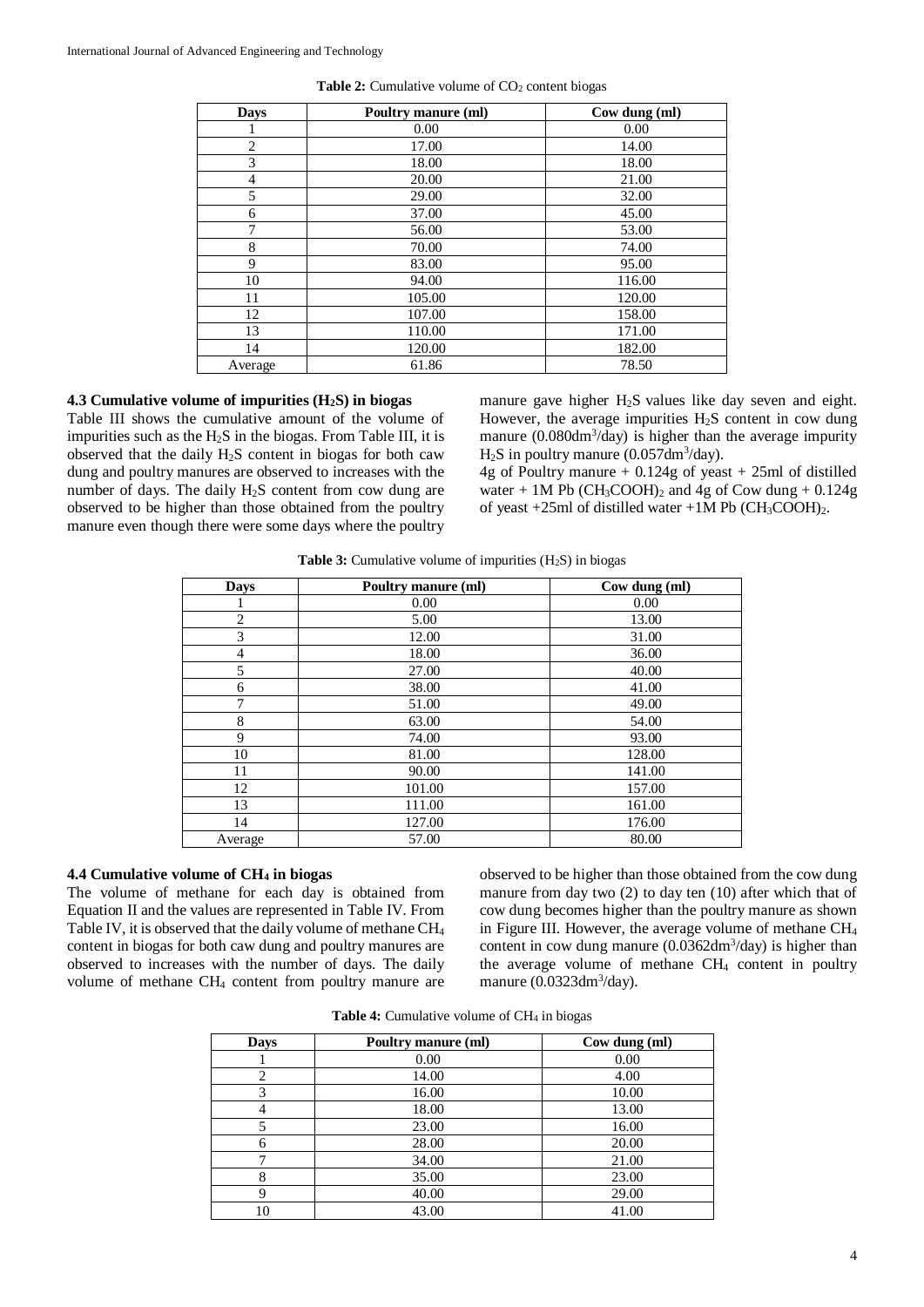|         | 46.00 | 73.00 |
|---------|-------|-------|
|         | 47.00 | 81.00 |
|         | 53.00 | 83.00 |
|         | 55.00 | 93.00 |
| Average | 32.29 | 36.21 |



**Fig 3:** Cumulative volume of CH4 in biogas

**4.5 Percentage composition of overall biogas production** Table V shows the summary of the percentage composition of the overall biogas production which is illustrated in Figure IV. From Figure IV it is clear that the percentage of methane obtained from cow dung biogas (18.6 percent) is less than that of the poultry biogas (21.36 percent) even though the volume of methane from cow dung manure biogas is greater than that of the poultry manure biogas. The percentage of  $CO<sub>2</sub>$ obtained from the poultry manure biogas and cow dung manure biogas appears to be almost the same even though that of the poultry manure is just slightly higher (40.93 percent against 40.32 percent). The percentage of impurity present in the cow dung manure (41.09 percent) is greater than that in the biogas from poultry manure (37.71 percent).

**Table 5:** Percentage composition table for overall biogas production

| <b>Categories</b>             | <b>Poultry manure</b> | Cow dung |
|-------------------------------|-----------------------|----------|
| Percentage of CH <sub>4</sub> | 21.36%                | 18.60%   |
| Percentage of $CO2$           | 40.93%                | 40.32%   |
| Percentage of impurities      | 37.71%                | 41.09%   |



**Fig 4:** Percentage composition of the Biogas production of cow dung and poultry manure

#### **4.6 Energy content of methane**

The methane gas was obtained after separation from  $CO<sub>2</sub>$  and other impurities present in the biogas, and the energy content is calculated by multiplying the heat of combustion of the methane with the product of the density and volume of the

methane at atmospheric pressure. The energy content of methane is obtained using Equation VI.

From Table VI, it is observed that the daily energy content of methane CH<sup>4</sup> obtained in biogas for both caw dung and poultry manures are observed to increases with the number of days. The daily energy content of methane CH<sub>4</sub> obtained from poultry manure are observed to be higher than those obtained from the cow dung manure from day two (2) to day ten (10) after which that of cow dung becomes higher than the poultry manure and increases rapidly as shown in Figure V. However, the average energy content of methane CH<sup>4</sup> obtained from cow dung manure (1.195kJ/day) is higher than the average energy content of methane CH<sup>4</sup> obtained from poultry manure (1.065kJ/day).

**Table 6**: Daily energy content of methane

| Days           | Poultry manure (kJ) | $Cow$ dung $(kJ)$ |
|----------------|---------------------|-------------------|
|                | 0.00                | 0.00              |
| $\overline{c}$ | 0.462               | 0.132             |
| 3              | 0.528               | 0.330             |
| $\overline{4}$ | 0.594               | 0.429             |
| 5              | 0.759               | 0.528             |
| 6              | 0.924               | 0.660             |
| 7              | 1.122               | 0.693             |
| 8              | 1.155               | 0.759             |
| 9              | 1.320               | 0.957             |
| 10             | 1.419               | 1.353             |
| 11             | 1.518               | 2.409             |
| 12             | 1.551               | 2.673             |
| 13             | 1.749               | 2.739             |
| 14             | 1.815               | 3.069             |
| Average        | 1.065               | 1.195             |



**Fig 5:** Daily energy values

#### **5. Discussions**

## **5.1 Theoretical implications**

The average biogas production from cow dung (0.195dm<sup>3</sup> /day) is higher than the average biogas production from poultry manure  $(0.151 \text{dm}^3/\text{day})$ . This finding is in line win Henry *et al.* <sup>[23]</sup>, who found that cow dung substrate is a better effective feedstock for biogas production. However, it is not in line with the findings of Alfa *et al.* [24], Ojolo *et al.*  $[25]$  and Alfa  $[26]$  who found the average biogas production of poultry droppings to be higher than cow dung before and after scrubbing.

Even though, the average volume of methane CH<sub>4</sub> content in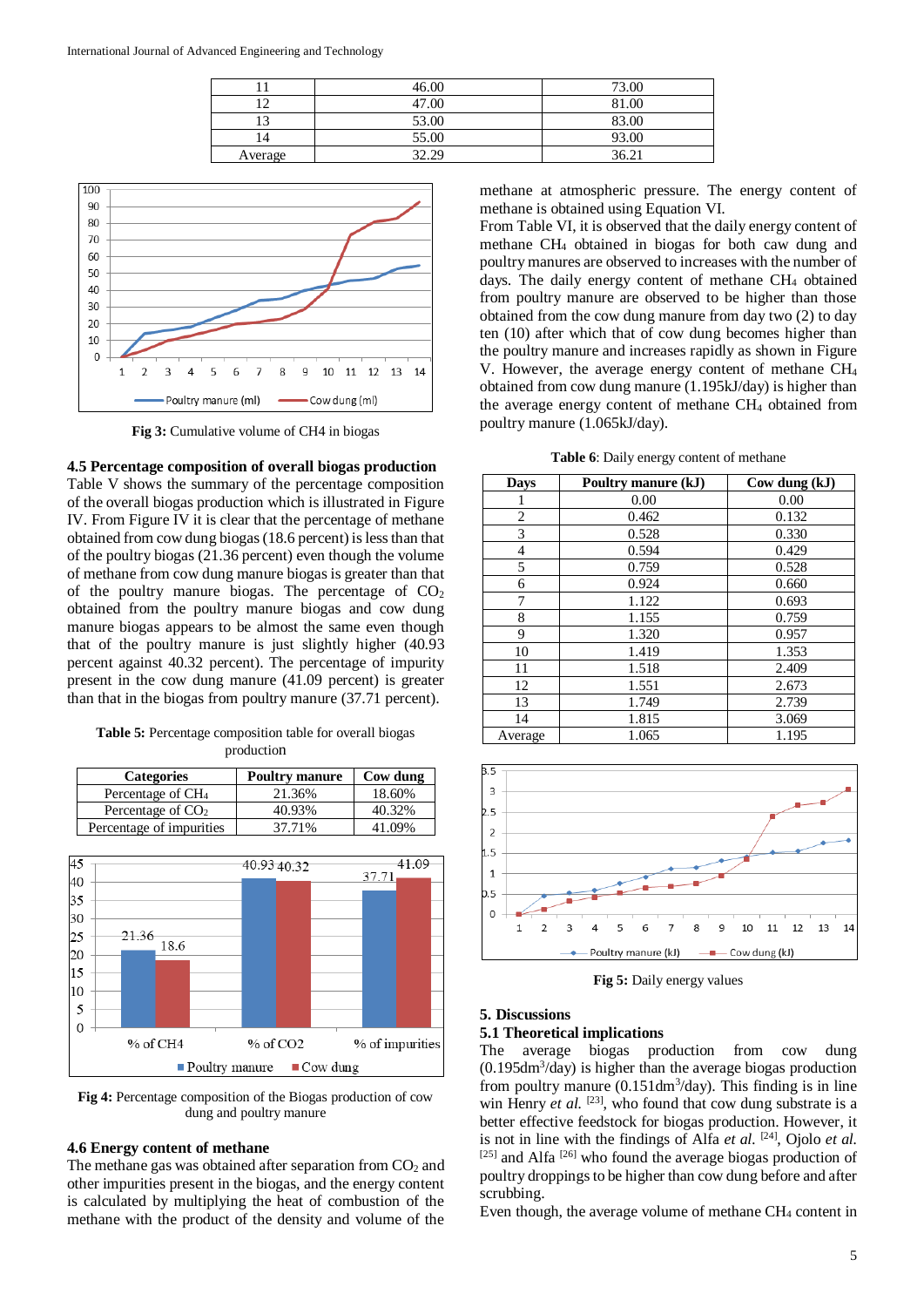cow dung manure (0.0362dm<sup>3</sup> /day) was observed to be higher than the average volume of methane CH<sub>4</sub> content in poultry manure (0.0323dm<sup>3</sup>/day), the percentage of methane CH<sup>4</sup> in poultry biogas was higher than that of the cow dung biogas (21.36 percent against 18.60 percent), which is not in line with the findings of Alfa [26]. This was due to the fact that there was more impurities in cow dung biogas than the poultry biogas (41.09 against 37.71 percent). The high volume of methane produced by cow dung biogas have a small percentage of methane indicates that the quality of methane produced by poultry biogas is better than that of the cow dung biogas even though the volume may be smaller. This finding not in line with the findings of Alfa *et al.* [24], and Alfa <sup>[26]</sup> who found cow dung to have a better cooking rate than poultry dropping biogas for both scrubbed and un scrubbed gas.

However, the average energy content of methane CH<sup>4</sup> obtained from cow dung manure (1.195kJ/day) is higher than the average energy content of methane CH<sup>4</sup> obtained from poultry manure (1.065kJ/day) even though the poultry manure showed higher energy values in the first ten (10) days.

## **5.2 Managerial implications**

Biogas can be produced from raw materials such as agricultural waste, manure, municipal waste, plant material, sewage, green waste or food waste. It has been estimated that Nigeria produces about 227,500 tons of fresh animal waste daily. Since 1 kg of fresh animal waste produce about 0.03 m<sup>3</sup> biogas, then Nigeria can potentially produce about 6.8 million  $m^3$  of biogas every day from animal waste only  $[27]$ . A recent study that assessed Nigeria's biogas potentials (minimum value) from solid waste and livestock excrements revealed that in 1999, 10 Nigeria's biogas potential represents a total of  $1.382 \times 10^9$  m<sup>3</sup> of biogas/year or an annual equivalent of 4.81 million barrels of crude oil  $[25]$ . In addition, 20 kg of municipal solid waste (MSW) per capita has been estimated to be generated in the country annually  $[27]$ . By the 2006 census figure of about 140.4 million inhabitants, the total generated MSW will be at least 2.81 million tons every year. With increasing urbanization and industrialization, the annual MSW and animal waste generated will continue to increase. Biogas production may therefore be a profitable means of reducing or even eliminating the menace and nuisance of urban wastes and animal wastes in many cities in Nigeria.

## **6. Conclusions**

The determination and comparison of the energy contents of methane obtained from biogas of cow dung manure and that of poultry manure has been carried out using the biodigester. Biogas is a renewable energy source because its production and use cycle is continuous, and it generates no net carbon dioxide. It is primarily methane (CH4) and carbon dioxide  $(CO<sub>2</sub>)$  and may have small amount of hydrogen sulphide (H2S), moisture and siloxanes. The gasses methane, hydrogen, and carbon monoxide (CO) can be combusted or oxidized with oxygen and the energy released is used as fuel, used for heating purpose, like cooking or in gas engine to convert the energy in the gas into electricity and heat. Biogas can also be compressed, the same way as natural gas is compressed to CNG, and used to power motor vehicle. From our result, the average biogas production from cow dung was higher than the average biogas production from poultry

manure in line with Henry *et al.* <sup>[23]</sup>. While, the percentage of methane in poultry biogas was higher than that of the cow dung biogas due to higher percentage of impurities in cow dung biogas. In terms of the energy content, the average energy content of methane obtained from cow dung manure is higher than that of poultry manure even though the poultry manure showed higher energy values in the first ten (10) days. The biological reactions occurring during the digestion of organic matter in a biogas unit reduce the content of waste material by  $30 - 60$  percent and produce stabilized product (slurry) which can be used as a fertilizer or soil conditioner. However, aggressive odour could be removed, a greater number of pathogens could be reduced, and organic nitrogen could be converted to ammonia, thereby reducing environmental hazards. The by-product has various uses; it can be used as fertilizer, in fish production and in manufacturing of animal feeds. It does not retain the smell of dung nor does it attract flies. For biogas owners who do not have enough land to cultivate, slurry can be drained of excess water, dried singly or composted with other organic wastes and transported for use in a far off place. Farmers using bioslurry on their farm have benefits of improved soil. Also, slurry as feed for pigs, cattle and sheep has been shown on experimental basis to increase production. Therefore, government, private sectors and also individuals can harness this opportunity of producing methane so as to be used as fuel substitute of nonrenewable source of energy.

## **7. Limitations and recommendations**

Some limitations are worth mentioning here. First, the sample size was actually small, which may not fully represent the actual case. However, more samples could allow the researcher to arrive at a more conclusive result. Second, this study used simple digester slurry from single substrate a comparative study of the use of spent digester slurry from different substrates digested singly and synergistically should be carried out so as to establish the optimum use of compost produced from the slurry. Sasse *et al.* <sup>[28]</sup>, has established that methane content of biogas depends to a significant extent on the nature of the feed material and succulent grass was the highest value about 70%. Previous biogas researches in Nigeria using succulent plants have been limited to water lettuce, water hyacinth, cassava leaves and *Eupatorium odoratum*  $[29, 30; 31, 32, 33]$ . Acoording to Akhila  $[34]$ , there is no record of any research on the potential of *Cymbopogon citratus* (Lemon grass) which is more widely distributed in Nigeria than the other plants previously tested mostly found in the riverine regions of the country.

## **8. Funding**

This research did not receive any specific grant from funding agencies in the public, commercial, or not-for-profit sectors.

#### **9. References**

- 1. Adejumobi IA, Adebisi OI, Oyejide SA. Developing small hydropower potentials for rural electrification. International Journal of Research and Reviews in Applied Sciences. 2013; 17(1):105-110.
- 2. Emodi VN, Yusuf SD, Boo KJ. The necessity of the development of standards for renewable energy technologies in Nigeria. Smart Grid and Renewable Energy. 2014; 5(11):259-274.
- 3. Ashnani MHM, Johari A, Hashim H, Hasani E. A source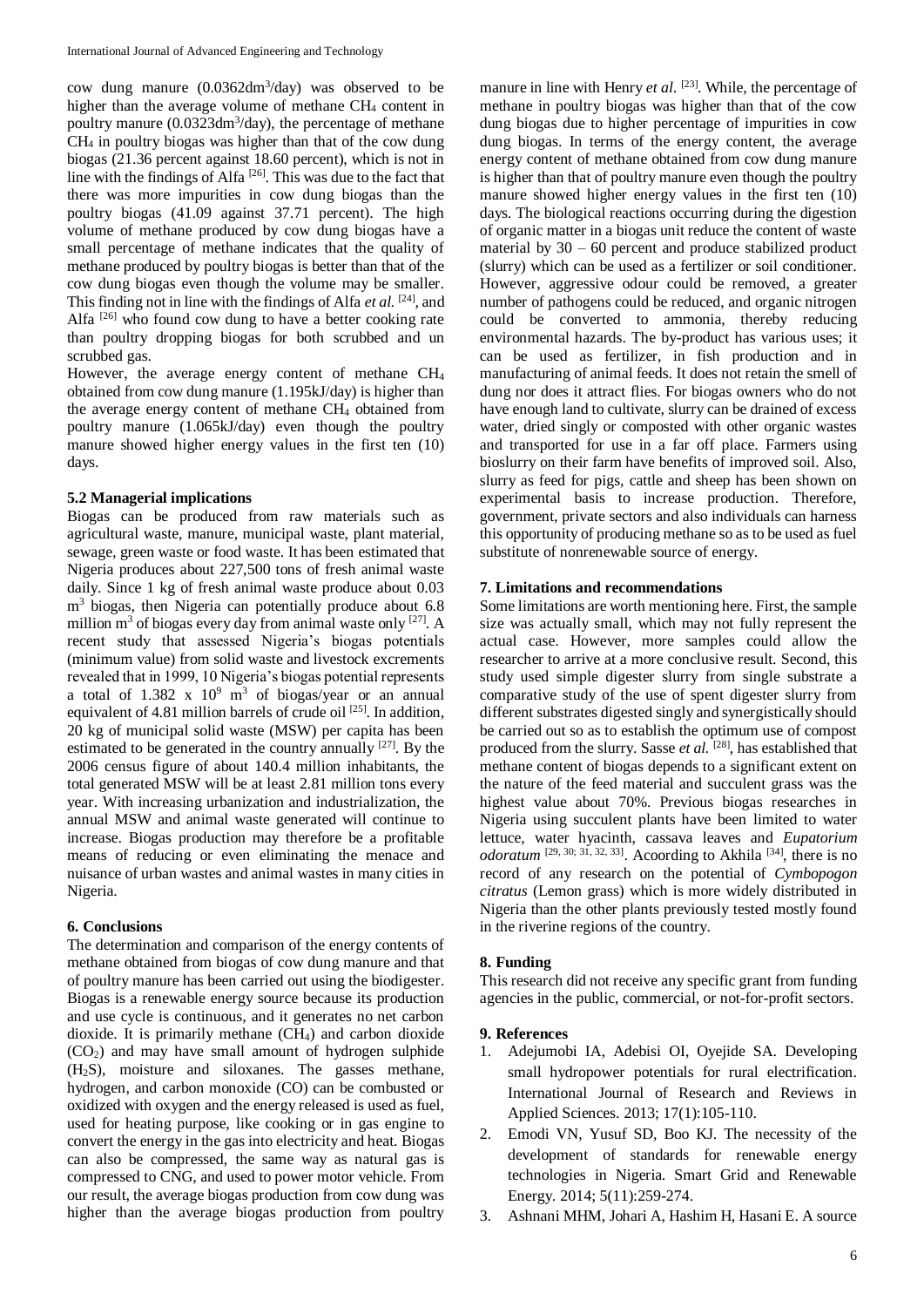of renewable energy in Malaysia, why biodiesel? Renew Sustain Energy Rev. 2014; 35:244-57. http://dx.doi.org/10.1016/j.rser.2014.04.001.

- 4. Shaari MS, Hussain NE, Ismail MS. Relationship between energy consumption and economic growth: empirical evidence for Malaysia. Business Systems Review. 2013; 2(1):17-28.
- 5. Faisal F, Tursoy T, Ercantan O. The relationship between energy consumption and economic growth: Evidence from non-Granger causality test. Procedia Computer Science. 2017; 120:671-675.
- 6. Kasperowicz R. Electricity Consumption and Economic Growth: Evidence from Poland. Journal of International Studies. 2014; 7(1):46-57. DOI: 10.14254/2071-8330.2014/7-1/4.
- 7. Vafaeirad M, Mohammadiha M, Goodarzy Y. ENERGY Consumption and GDP in Selected Asian Countries: A Cointegrated Panel Analysis. Journal of Asian Scientific Research. 2015; 5(4):177-184.
- 8. Campo J, Sarmiento V. The relationship between energy consumption and GDP: evidence from a panel of 10 Latin American countries. Latin American Journal of Economics. 2013; 50(2):233-255. doi 10.7764/LAJE.50.2.233.
- 9. Aqeel A, Butt MS. The relationship between energy consumption and economic growth in Pakistan. Asia-Pacific Development Journal. 2001; 8(2):101-110.
- 10. Igbinovia SO, Orukpe PE. Rural Electrification: The Propelling force for Rural Development of Edo State, Nigeria. Journal of Energy in Southern Africa. 2007; 18(3):18-26.
- 11. Oji JO, Idusuyi N, Aliyu TO, Petinrin MO, Odejobi OA, Adetunji AR. Utilization of solar energy for power generation in Nigeria. International Journal of Energy Engineering 2012; 2(2):54-59. DOI: 10.5923/j.ijee.20120202.07.
- 12. Tajidin NE, Ahmad SH, Rosenani AB, Azimah H, Munirah M. Chemical composition and citral content in lemongrass (cymbopogon citratus) essential oil at three maturity stages. African Journal of Biotechnology. 2012; 11(11):2685-2693.
- 13. Wikipedia. Electricity generation by country, http://en.m.wikipedia.org/wiki/List\_of\_countries\_by\_el ectricity production, 2017. [accessed 30 August 2018].
- 14. Yusoff S. Renewable energy from palm oil innovation on effective utilization of waste. Journal of Clean Production. 2006; 14(1):87-93.
- 15. Adaramola MS, Oyewole OM. Wind Speed Distribution and Characteristics in Nigeria. ARPN Journal of Engineering and Applied Sciences. 2011; 6(2):82-86.
- 16. Karki A. From Kitchen Waste to Biogas: An Empirical Experience. Biogas and Natural Resources Management, 2002, 75.
- 17. Ocwiela SL. Life Cycle Thinking Assessment Applied to Three Biogas Projects in Central Uganda. A MSc. dissertation submitted to school postgraduate studies.

Michigan Technological University (unpublished), 2010.

- 18. Iwayemi A. Nigeria's Dual Energy Problems: Policy Issues and Challenges. International Association for Energy Economics. 2008; 53:17-21.
- 19. Bello Iman IB. The power and energy conundrum in Nigeria: which way forward. Yar'Adua's Seven-Point Agenda an Assessment, 2009, 20-49.
- 20. World Bank Databank. Access to electricity, www.worldbank.com, 2013. [accessed 11 September 2018].
- 21. Emodi NV, Yusuf SD. Improving electricity access in Nigeria: obstacles and the way forward. International Journal of Energy Economics and Policy. 2015; 5(1):335-251.
- 22. Sambo AS. Strategic developments in renewable energy in Nigeria. International Association for Energy Economics. 2009; 16(3):15-19.
- 23. Henry VI, Ani OI, Iloabachie ICC, Chime AC. A comparative study of characterized cow dung and poultry droppings as a substrates in biogas digester. International Journal of Advanced Engineering and Technology. 2018; 2(2):22-26.
- 24. Alfa IM, Dahunsi SO, Iorhemen OT, Okafor CC, Ajayi SA. Comparative evaluation of biogas production from poultry droppings, cow dung and lemon grass. Bioresource Technology. 2014; 157:270-277. doi: 10.1016/j.biortech.2014.01.108.
- 25. Ojolo SJ, Oke SA, Animasahun K, Adesuyi BK. Utilization of poultry, cow and kitchen wastes for biogas production: a comparative analysis. Iranian Journal of Environmental Health Science & Engineering. 2007; 4(4):223-228.
- 26. Alfa MI. Comparative study of biogas production from cow dung, chicken droppings and cymbopogon citratus as alternative energy sources in Nigeria. A MSc. Thesis submitted to the department of water resources and environmental engineering Ahmadu Bello University, Zaria, Nigeria (unpublished), 2013.
- 27. Mshandete AM, Parawira W. Biogas Technology Research in Selected Sub-Saharan Africa. African Journal of Biotechnology. 2009; 8(2):116-125, http://www.academicjournals.org/AJB.
- 28. Sasse L. Biogas Plants; a Publication of the Deutsches Zentrum für En twick lungs technologien - GATE in: Deutsche Gesellschaft für Technische Zusammenarbeit (GTZ) GmbH, 1988. http://www.gateinternational. org/documents/publications/webdocs/pdfs/g34bie.
- 29. Akinbami JFK, Akinwumi IO, Salami AT. Implications of environmental degradation in Nigeria. In Natural Resource Forum. 1996; 20(4):319-331.
- 30. Akinbami JFK, Ilori MO, Oyebisi IO, Akinwuni IO, Adeoti O. Biogas energy use in Nigeria: current status, future prospects and policy implications. Renewable and Sustainable Energy Reviews. 2001; 5(1):97-112.
- 31. Okagbue RN. Fermentation research in Nigeria.